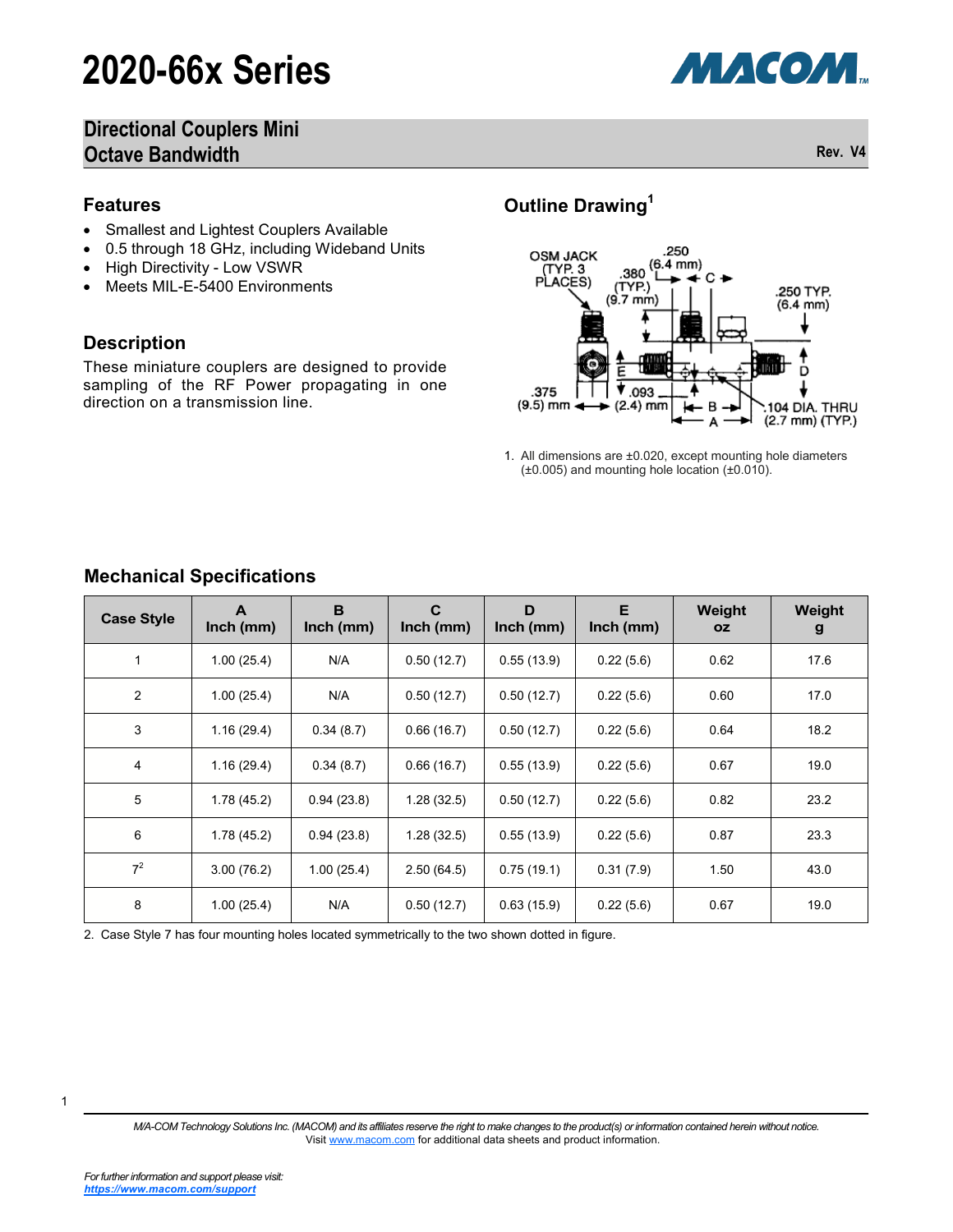# **2020-66x Series**

## **Directional Couplers Mini Octave Bandwidth Rev. V4**

#### **Specifications**

| Part#        | Case<br><b>Style</b> | Freq.<br>Range | <b>Coupling</b><br>(Include<br>Freq.<br>Sens.) | Freq.<br>Sens. | <b>Insertion</b><br>Loss<br>max. | Direct.<br>min. | <b>VSWR</b><br>max. |                    | <b>Input Power</b> |                   |                         |
|--------------|----------------------|----------------|------------------------------------------------|----------------|----------------------------------|-----------------|---------------------|--------------------|--------------------|-------------------|-------------------------|
|              |                      | (GHz)          | (dB)                                           | (dB)           | (dB)                             | (dB)            | Prim<br>Line        | <b>Sec</b><br>Line | Avg. In.<br>(W)    | Avg. Refl.<br>(W) | Pk.<br>(kW)             |
| 2020-6605-10 | 5                    | $1.0 - 2.0$    | $10 \pm 1.0$                                   | ±0.75          | 0.20                             | 25              | 1.15                | 1.15               | 50                 | 10                | 4                       |
| 2020-6606-20 | 5                    |                | $20 \pm 1.0$                                   | ±0.75          | 0.20                             | 25              | 1.15                | 1.15               | 50                 | 50                | 4                       |
| 2020-6607-30 | 6                    |                | $30 \pm 1.0$                                   | ±0.75          | 0.20                             | 25              | 1.15                | 1.15               | 50                 | 50                | 4                       |
| 2020-6609-10 | 3                    | $2.0 - 4.0$    | $10 \pm 1.0$                                   | ±0.75          | 0.20                             | 22              | 1.15                | 1.15               | 50                 | 10                | 4                       |
| 2020-6610-20 | 3                    |                | $20 \pm 1.0$                                   | ±0.75          | 0.20                             | 22              | 1.15                | 1.15               | 50                 | 50                | 4                       |
| 2020-6611-30 | 4                    |                | $30 \pm 1.0$                                   | ±0.75          | 0.20                             | 22              | 1.15                | 1.15               | 50                 | 50                | 4                       |
| 2020-6613-10 | $\overline{c}$       | $2.6 - 5.2$    | $10 \pm 1.0$                                   | ±0.75          | 0.25                             | 20              | 1.25                | 1.25               | 50                 | 10                | 4                       |
| 2020-6614-20 | $\overline{2}$       |                | $20 \pm 1.0$                                   | ±0.75          | 0.25                             | 20              | 1.25                | 1.25               | 50                 | 50                | 4                       |
| 2020-6615-30 | 1                    |                | $30 \pm 1.0$                                   | ±0.75          | 0.25                             | 20              | 1.25                | 1.25               | 50                 | 50                | 4                       |
| 2020-6616-06 | $\overline{2}$       | $4.0 - 8.0$    | $6 \pm 0.75$                                   | ±0.50          | 0.25                             | 22              | 1.25                | 1.25               | 50                 | $\overline{4}$    | 4                       |
| 2020-6617-10 | 2                    |                | $10 \pm 0.75$                                  | ±0.50          | 0.25                             | 20              | 1.25                | 1.25               | 50                 | 10                | 4                       |
| 2020-6618-20 | $\overline{2}$       |                | $20 \pm 0.75$                                  | ±0.50          | 0.25                             | 20              | 1.25                | 1.25               | 50                 | 50                | 4                       |
| 2020-6619-30 | 1                    |                | $30 \pm 0.75$                                  | ±0.50          | 0.25                             | 20              | 1.25                | 1.25               | 50                 | 50                | 4                       |
| 2020-6621-10 | 1                    | $7.0 - 12.4$   | $10 \pm 0.75$                                  | ±0.40          | 0.40                             | 20              | 1.30                | 1.35               | 50                 | 10                | 4                       |
| 2020-6622-20 | 1                    |                | $20 \pm 0.75$                                  | ±0.50          | 0.30                             | 18              | 1.25                | 1.25               | 50                 | 50                | 4                       |
| 2020-6623-30 | 1                    |                | $30 \pm 1.0$                                   | ±0.50          | 0.30                             | 17              | 1.35                | 1.35               | 50                 | 50                | 4                       |
| 2020-6624-06 | $\overline{2}$       | $7.0 - 18.0$   | 6 ± 1.0                                        | ±0.50          | 0.60                             | 15              | 1.35                | 1.35               | 50                 | $\overline{4}$    | 3                       |
| 2020-6625-10 | 1                    |                | $10 \pm 1.0$                                   | ±0.50          | 0.40                             | 20              | 1.30                | 1.40               | 50                 | 10                | 3                       |
| 2020-6626-20 | 1                    |                | $20 \pm 1.0$                                   | ±0.75          | 0.50                             | $15^{1}$        | 1.45                | 1.45               | 50                 | 50                | 3                       |
| 2020-6627-30 | 8                    |                | $30 \pm 1.0$                                   | ±0.75          | 0.50                             | $15^{1}$        | 1.45                | 1.45               | 50                 | 50                | 3                       |
| 2020-6628-06 | $\overline{2}$       | 12.4-18.0      | 6 ± 0.75                                       | ±0.40          | 0.60                             | 15              | 1.40                | 1.40               | 50                 | $\overline{4}$    | 2                       |
| 2020-6629-10 | 1                    |                | $10 \pm 0.75$                                  | ±0.40          | 0.40                             | 20              | 1.30                | 1.40               | 50                 | 10                | $\overline{\mathbf{c}}$ |
| 2020-6630-20 | 1                    |                | $20 \pm 0.75$                                  | ±0.50          | 0.50                             | 15              | 1.45                | 1.45               | 50                 | 50                | $\overline{\mathbf{c}}$ |
| 2020-6631-30 | 8                    |                | $30 \pm 0.75$                                  | ±0.50          | 0.50                             | 12              | 1.45                | 1.45               | 50                 | 50                | $\overline{2}$          |

1. 12 dB from 12.4 to 18.0 GHz

### **Screening**

| Part#        | MIL Dash # | MIL-C-15370/9 Part $#^2$ |
|--------------|------------|--------------------------|
| 2020-6605-10 | $-200$     | 2020-4015-10             |
| 2020-6606-20 | $-300$     | 2020-4015-20             |
| 2020-6607-30 | $-400$     | 2020-4015-30             |
| 2020-6609-10 | $-600$     | 2020-4016-10             |
| 2020-6610-20 | $-700$     | 2020-4016-20             |
| 2020-6611-30 | $-800$     | 2020-4016-30             |
| 2020-6616-06 | $-900$     | 2020-4017-06             |
| 2020-6617-10 | $-100$     | 2020-4017-10             |
| 2020-6618-20 | $-110$     | 2020-4017-20             |
| 2020-6621-10 | $-130$     | 2020-4018-10             |
| 2020-6622-20 | $-140$     | 2020-4018-20             |
| 2020-6623-30 | $-180$     | 2020-4018-30             |
| 2020-6630-20 | $-17$      | 2020-4114-20             |

2. Mil spec couplers are offered as commercial equivalents only.

*M/A-COM Technology Solutions Inc. (MACOM) and its affiliates reserve the right to make changes to the product(s) or information contained herein without notice.*  Visit [www.macom.com](http://www.macom.com/) for additional data sheets and product information.

**МАСОМ** 

<sup>2</sup>